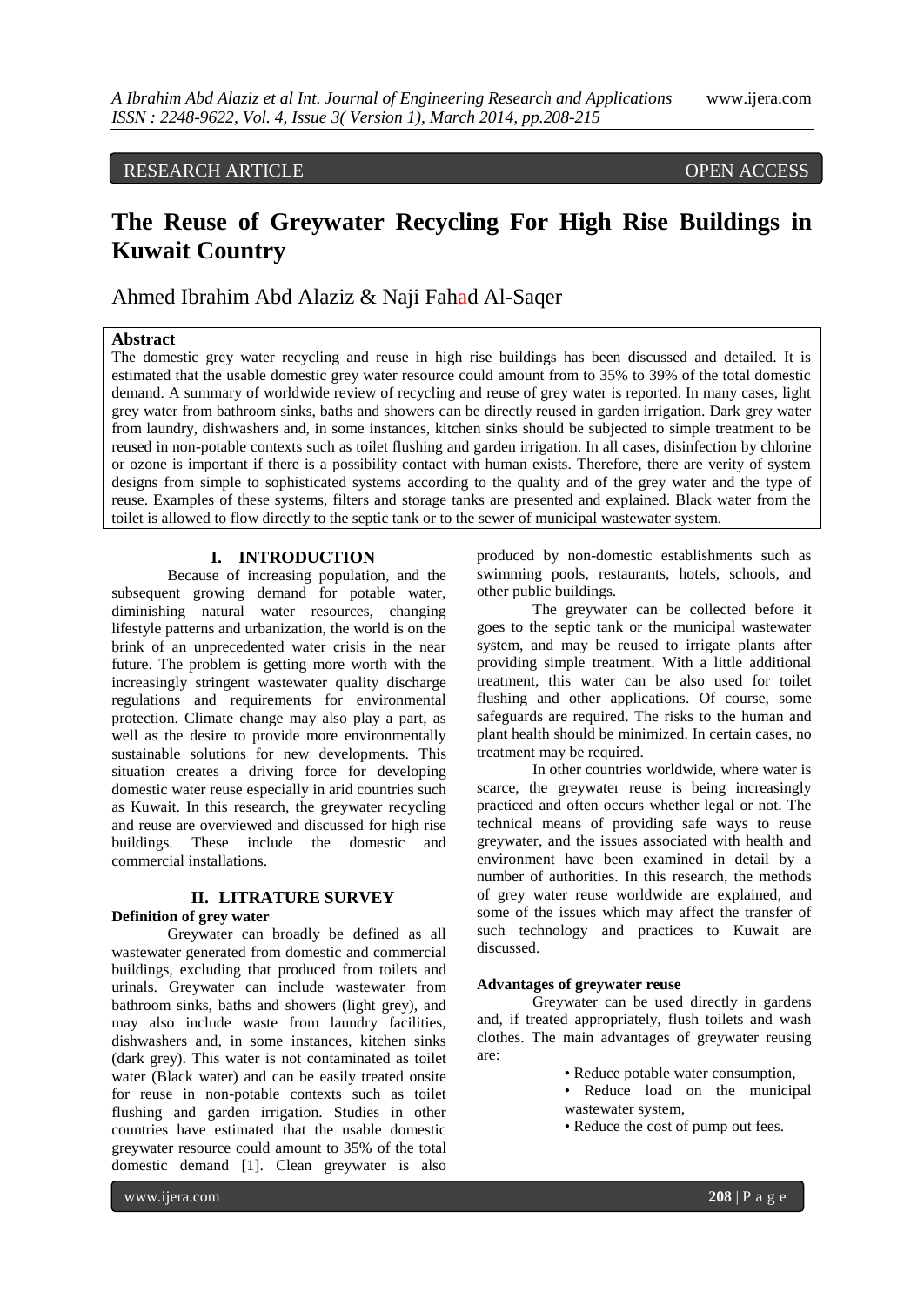#### **Disadvantages of greywater reuse**

The disadvantages of greywater reuse may include:

- Additional cost of installing and maintaining the greywater system,
- Most systems require a degree of control, and maintenance,
- Risk of pollution, therefore it is important installing suitable equipment to prevent the potential health and environmental impacts [2].

#### **Grey water Quality**

The quality of greywater varies depending on its source. For example, Automatic clothes washer output contains suspended solids, organic material,

oil and grease, sodium, nitrates, phosphates (from detergent) and salts. The pH of this water is high. Table (1) indicates summery of the possible constituents of greywater from automatic clothes washer and other domestic sources.

It is to be noted that heat is rejected with the most of these sources. In this case, the grey water must be settled for some time in a storage tank for cooling. The pH value of this water may be high due to the output from the automatic clothes washer and the automatic dishwasher. Therefore, care must be taken when this water is used directly in the garden. The pH value of the water should be within the accepted limits for irrigations and tubes [2].

| <b>Greywater Source</b>         | <b>Possible Contents</b>                                                                                                   |  |  |
|---------------------------------|----------------------------------------------------------------------------------------------------------------------------|--|--|
| <b>Automatic clothes washer</b> | Suspended solids, organic material, oil and grease, sodium, nitrates,<br>phosphates (from detergent), salts and high pH.   |  |  |
| <b>Automatic dishwasher</b>     | Organic material and suspended solids (from food), bacteria, fat, oil and<br>grease, detergent material salts and high pH. |  |  |
| <b>Bathtub and shower</b>       | Bacteria, hair, organic material and suspended solids, oil and grease,<br>soap and detergent residue.                      |  |  |
| <b>Sinks, including Kitchen</b> | Bacteria, organic matter and suspended solids (food particles), fat, oil<br>and grease, soap and detergent residue.        |  |  |
| <b>Swimming pool</b>            | Organic material and suspended solids.                                                                                     |  |  |

#### **Greywater Reuse in Other Countries**

The greywater reuse is being increasingly practiced in a number of countries, whose water crisis is less critical than that in Kuwait. Some of these countries have carried out assessments of greywater reuse practices and investigated the technical means of reuse as well as the human health and environmental impact. The following are some examples where information on greywater reuse has been found, and is currently being practiced.

In the USA, numerous trials, studies and assessments have been carried out, and reported. Several states have developed legislation to allow greywater reuse in different circumstances. California was the first state to study and permit the reuse of greywater. Greywater was being permitted in Santa Barbara as early as the 19<sup>th</sup> Century. A pilot study into greywater reuse in the Los Angeles area was carried out in the 1980s. A Code to regulate the reuse of domestic greywater was issued in 1977. In Arizona, greywater is permitted for use in household garden irrigation. Guidelines for greywater reuse have also been prepared. A 2000 study showed that greywater reuse was common in Arizona for

irrigation of ornamental trees, even before legislation and guidance were available [3].

Studies in Australia were carried out by Jeppesen and Solley [4] to assess the potential for greywater reuse. These studies concluded that significant water savings could be made from the reuse of greywater provided adequate safeguards were followed. No information regarding the degree for greywater reuse in Australia has been uncovered.

Cyprus has initiated a subsidy program for households that wish to install greywater reuse systems for domestic landscaping and toilet flushing. There is also documentation of greywater reuse at certain hotels and at least one sports facility. Dual plumbing systems have also been introduced by Kambanellas [5] at 1999 to allow the reuse of greywater in toilet flushing.

In UK, the Environment Agency, CIRIA has published studies on greywater treatment and reuse for toilet flushing CIRIA 2001 [6]. In these studies, a number of pilot plants, where greywater was captured and treated for use in toilet flushing have been described. Filtration and disinfection were employed to raise the quality of water to the desired standards. It is estimated that around 150 greywater systems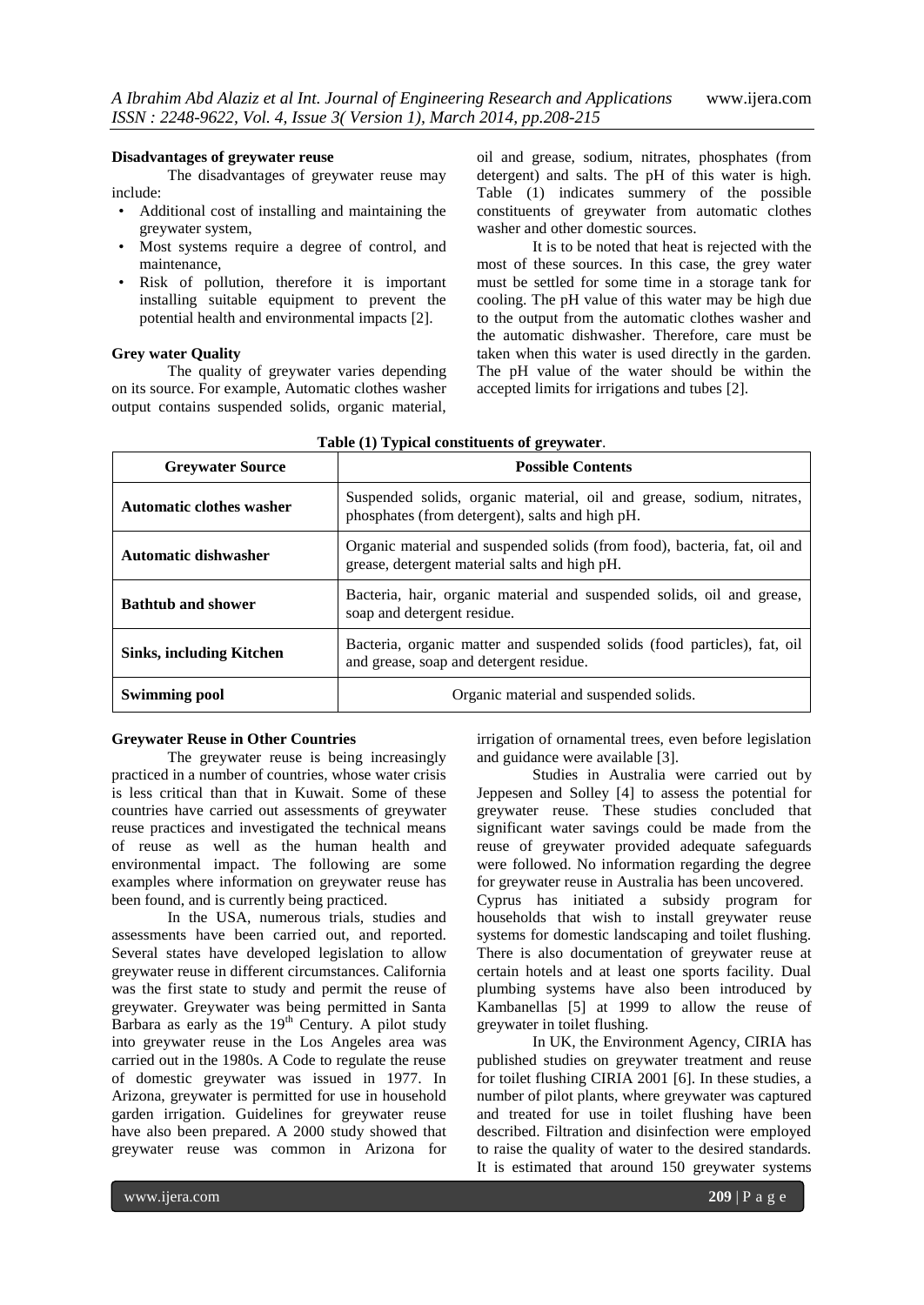were in operation around the country. The studies have concluded that water savings could result but cited issues of reliability and maintenance as needing to be overcome before greywater reuse could be promoted on a more widespread basis.

Greywater reuse is also practiced in Japan on a scale that ranges from the use of simple hand basin urinals in residential properties that flush the bowl using water from hand washing, to complex recycling systems in office blocks. In Tokyo, Japan, the greywater recycling and reuse is mandatory for buildings with an area over 30,000 square meters or high rise buildings with a potential reuse of 100 cubic meters per day as reported by Hanson [7].

Pilot studies have also been carried out by the Islamic Network for Water Resource Demand Management in Palestine and Lebanon, although greywater reuse in these countries is not thought to be widespread [8].

#### **III. CASE STUDY**

# **Treatment of grey water in Kuwait Country Technical Aspects**

The safe reuse of domestic greywater for irrigation is not sophisticated. Greywater is captured from the various household sources (sinks, handbasins, showers, etc), and taken to a distribution system. In case of reuse for toilet flushing, a slightly more sophisticated treatment and storage is required. However, the components of any type of greywater system may therefore be summarized as following steps:

- 1- Separation and collection of Greywater.
- 2- Treatment procedure.
- 3- Storage and reuse.

The following is a discussion of the main features of greywater sources, separation, collection, treatment, storage and reuse, based on an examination of research and studies conducted in Kuwait country.

#### **Sources of Grey water**

The greywater is the normal household liquid wastes, other than toilet wastes. In most Kuwait country, the sources of domestic greywater are the same in all places . They include wastewater that flows from baths, bathroom sinks, bathroom showers and wash

basins. Laundry water from washing machines is also used in many areas. This water may contain suspended solids and high concentrations of chemicals and may cause problems if it is directly reused in irrigation. Therefore, reuse of laundry water sometimes is discouraged or needs a sophisticated and expensive treatment. However, both bathroom and laundry water are generally less polluted than kitchen sink water, and so are easier to reuse.

In Kuwait country water from the kitchen sink and automatic dishwasher are prohibited from entering the greywater stream since they are high in suspended solids, fats, oils, and grease. This water generally contains high organic content that encourage the growth of bacteria. Also, the high fat and solid content cause problems for filtration and pumping. Generally, it is recommended that kitchen water be directed to the sewage system. Other potential greywater sources include swimming pools and collected rainfall runoff.

However, some places consider the level of bacteria in the kitchen wastewater can be considered safe, and should not be automatically ruled out for greywater reuse. In fact, there are examples of longterm reuse of kitchen sink water with no adverse effects on the garden plants as reported in [9]. It is to be noted that some contents of the kitchen water are useful for growing plants. Therefore, the treatment system of the kitchen water in high rise buildings should be treated separately if it is intended to reuse it in irrigation purpose. Otherwise, it can be collected with other grey water to be treated by a suitable system.

The amount of greywater produced from different sources are varies from place to another. According to this research, approximately 61% of the total wastewater produced by an average household or high rise buildings can be used as greywater. The kitchen wastewater is not usually included in this amount as it requires additional treatment in a domestic greywater treatment system before it can be reused. Table (2) indicates the total amount of wastewater and greywater produced in a typical house. The information in this table can be used in the design of greywater treatment system for a public or high rise building in Kuwait country.

**Table (2) Total amount of wastewater and greywater produced from a typical house.**

| <b>Wastewater Source</b> | <b>Total wastewater</b> |         | <b>Total Greywater</b> |         |
|--------------------------|-------------------------|---------|------------------------|---------|
|                          | Liters per day          | % Total | Liters per day         | % Total |
| <b>Toilet</b>            | 186                     | 32      |                        |         |
| <b>Hand Basin</b>        | 28                      |         | 28                     |         |
| <b>Bath/shower</b>       | 193                     | 33      | 193                    | 48      |
| Kitchen                  | 44                      |         | 44                     |         |
| Laundry                  | 135                     | 23      | 135                    | 34      |
| <b>Total</b>             | 586                     | 100     | 400                    | 100     |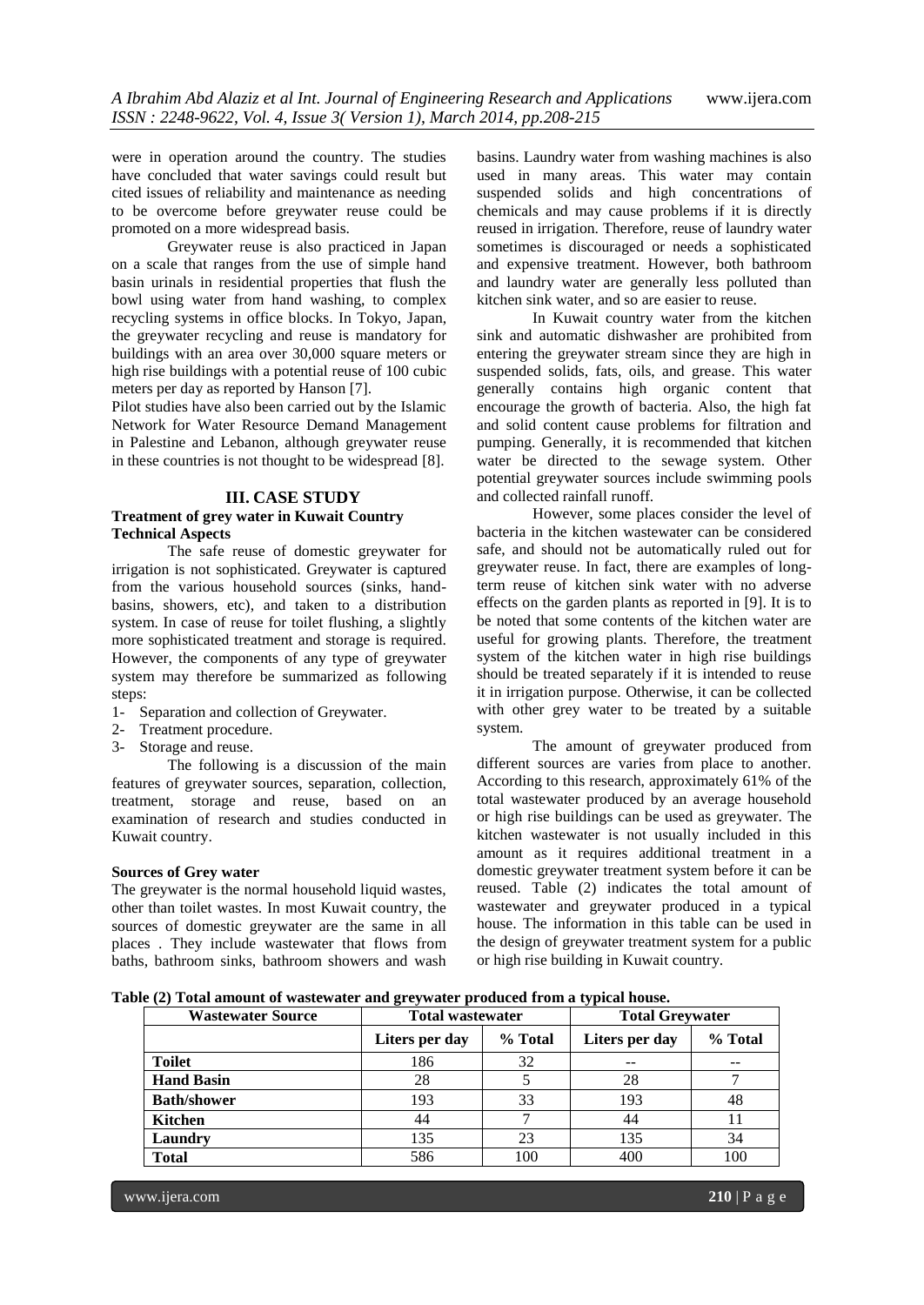# **Separation and Collection of Greywater**

A piped system requires less user intervention and is more ideal from a public health perspective since it eliminates contact between the greywater and user. In this case, a plumbing network simply takes this water, keeping it separate from the pure water, and directs the greywater to a point where it can be stored, treated and reused. On the other hand, the black water made up of the wastewater from the toilet and the dark greywater from the kitchen (in many cases) are allowed to flow directly to the septic tank or to the sewer of municipal wastewater system. Black water is grossly contaminated by human excrement and requires a detailed treatment process such as a composting toilet before it is suitable to use in the garden.

The design of collection systems varies from country to another, but they are generally gravity collection systems and use ordinary plumbing components. In new buildings, the installation of such a 'dual-plumbing' system to perform separation and collection of greywater is simple and requires little extra expense as shown in Fig. 1. However, retrofitting such a dual system into an existing building may require more difficult installation work, depending on its design and the plumbing system.

However, many modern high rise buildings all over the world and in Kuwait already have dualplumbing piping system similar to that shown in Fig. 1. In many cases, the existing piping system can be converted easily without much additional cost to a dual-plumbing. It is recommended that all new high rise buildings in Kuwait should have such a dualplumbing system to make use of the produced greywater in the future.



**Fig. 1. Separation of greywater in a simple dual-plumbing system**.

#### **Treatment of Grey water**

The Treatment of greywater may include the following:

- 1- Removing substances which are harmful to plants.
- 2- Removing materials which may be harmful to health.
- 3- Removing chemicals that have a negative impact on the environment.

www.ijera.com **211** | P a g e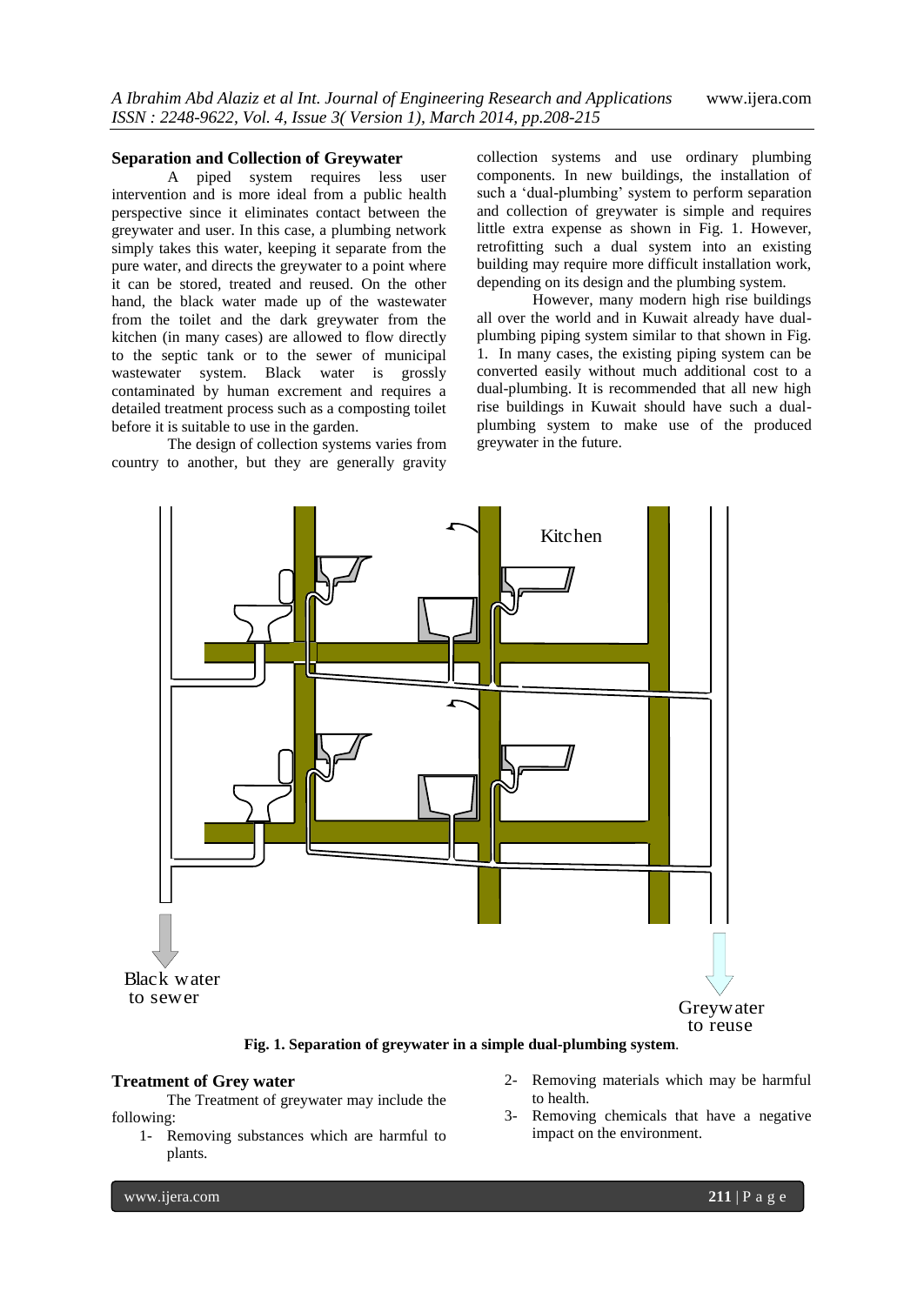4- Removing solid materials that may clog the piping system.

# **Minimum Treatment of Greywater**

Many of the substances contained in greywater are not harmful to plants, and some are actually plant nutrients. Some of the substances in this water are actually very well treated if used in a healthy soil. In this case, the human contact with the greywater must be minimized. This can be attained by eliminating the need for user intervention in the system, and by reducing the contact at the irrigation stage. Then the risk to human health is very small.

A good soil can deal with low concentration of organic material, and also with soap constituents that may exist in the greywater. Simple greywater system has been successfully operating in many places all over the K uwait country for over 2 years. No detrimental effect on the garden plants has been observed after this period of operation. The greywater source has been chosen to minimize the amount of contamination that enters the system only water from one bathroom, bathtub shower and hand basin is used. The system is gravity fed throughout, eliminating the need for pumps.

#### **Filtration**

The first level simple treatment is the filtration. The best filter must be able to prevent solid materials, hair, clothes and food particles from entering the greywater system. In its simplest form, this could be a stocking or sock filter on the inlet pipe to the storage tank, or a more complex sand, stone and gravel media filter as shown in Fig. 2. If the kitchen sink water were to be used, a grease trap to remove fats and grease is necessary to prevent filter clogging.



**Fig. 2. Sand, stones and gravel media filter.**

A number of sources such as Ludwig [10] propose the use of a natural mulch basin filled with stones and organic mulch (leaves, tree bark, etc) to filter and treat the greywater. Rather than containing inert material such as sand, a mulch basin of this type provides a medium for the natural digestion of organic substances, and removes solid material from the greywater. Similar to this are slow sand filters  shallow layers of stone, medium gravel, and pea gravel beneath a deep layer of sand, or multi-media

filters **-** filled with a variety of media in order of increasing size. Slow sand filters are subject to clogging and very slow percolation rates, and require regular cleaning and replacement of the top layer of media. Some authors therefore do not recommend their use in domestic contexts. Multi-media filters require cleaning less frequently.

Commercially available water filters also are sometimes used for greywater. These include activated charcoal, cellulose, or ceramic cartridges.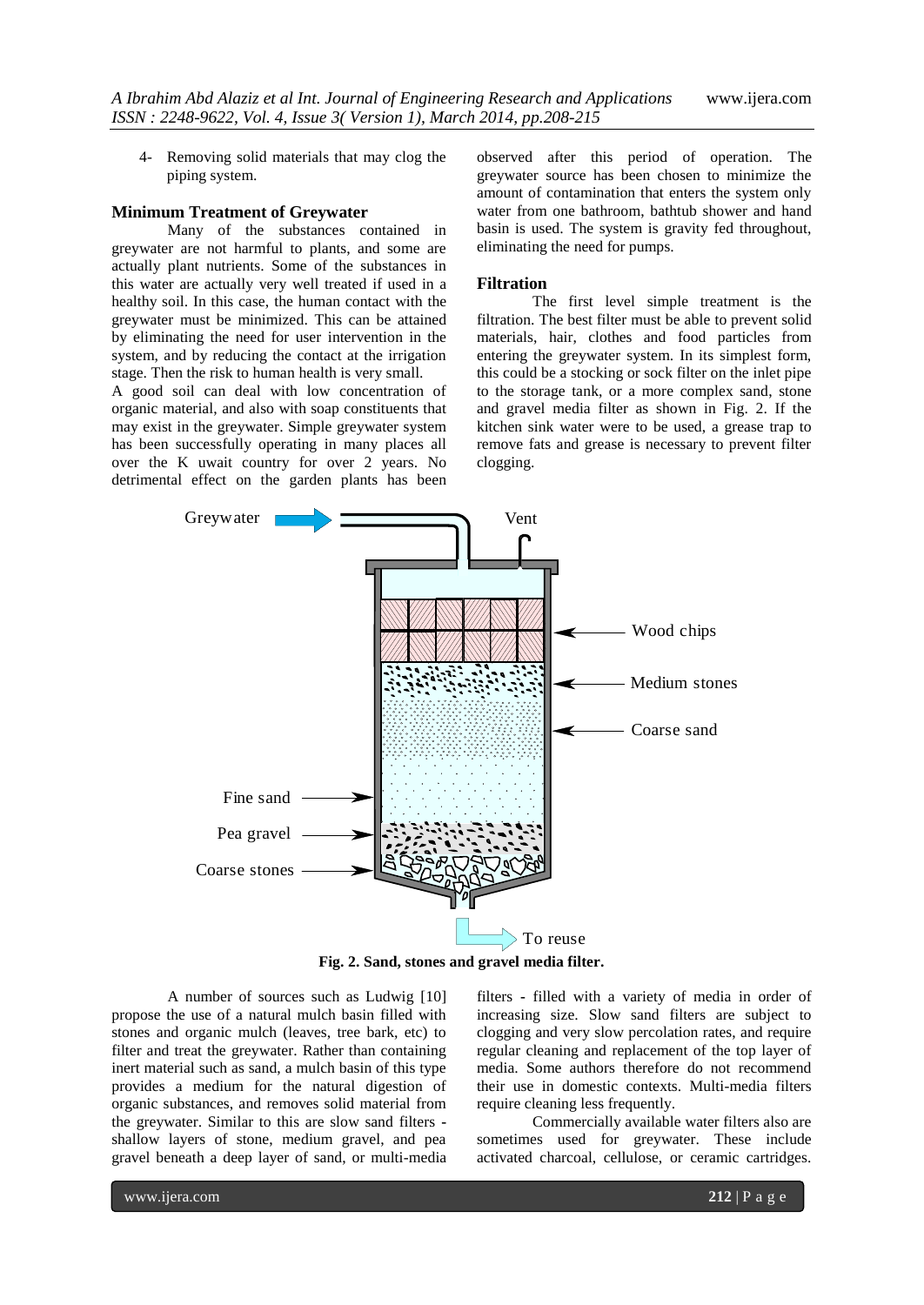However, these are generally designed for higher quality water and may require excessive maintenance if used with greywater.

# **Settling/Storage Tank**

A settling tank is sometimes recommended as a means of removing solids and fats from the greywater. Substances denser than water will gradually fall out of suspension to the bottom of the tank (by gravity). On the other hand, grease, oils, soap and other lighter particles will float to form a surface scum layer and removed out of the greywater. The remaining liquid can then be reused. The settling tank also has the advantage of allowing hot water to be cooled before reuse. Figure 3 shows a simple greywater settling/storage tank which is usually constructed over the ground level. The tank size is decided according the greywater output rate and the reuse schedule.

On the other hand, Fig. 4. shows a complex automated greywater system with storage tank, filtration, backwashing, pumping and associated controls and valves. This system is proposed by Ludwig [10] and was found to be reliable, but costly (between \$1,100 and \$8,000) to install. Few applications will warrant such complexity and expense.

The settling/storage tank is usually fixed above the ground level such that both the lighter and heavier substances flow out, to the sewer piping system, easily by gravity. The tank wall and dimensions should be designed to allow time for heat transfer with the surrounding and separation of unwanted substances from the greywater.

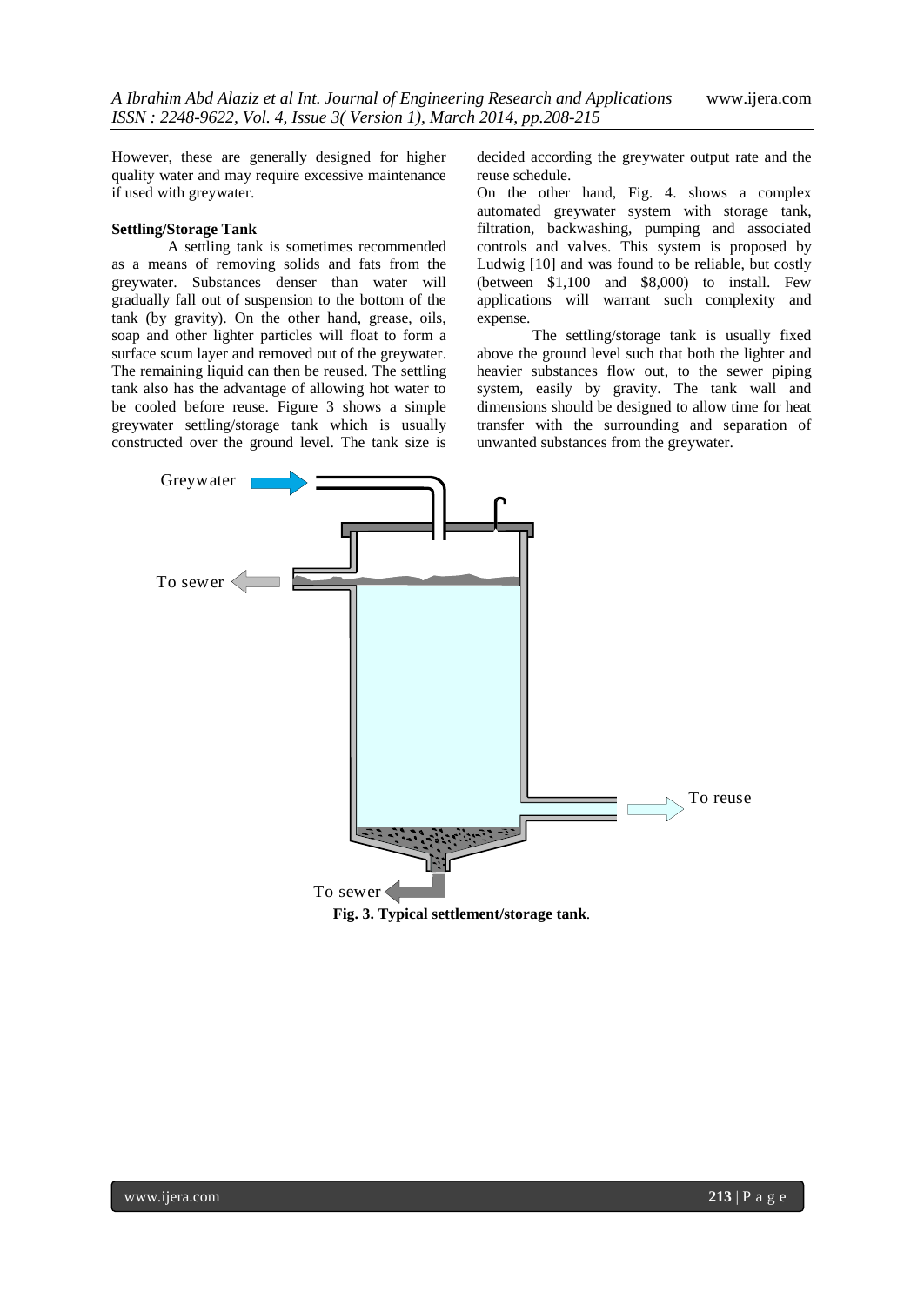

**Fig. 4. Example of an automated greywater treatment system**.

These systems usually contain a degree of automatic control depending on their size, greywater and output water quality. For a domestic small system little control is required. Sometimes manual control is enough. For medium and large buildings, a sophisticated control system is required. Figure 5 show a photograph of a commercial fully automatic system that can be built to deliver from 10 GPM to excess of 200 GPM output flow. This system contains a host of system accessories including

turbidity monitoring, delivery system booster pumps, and more. The system is equipped with a high quality polyethylene storage tanks, for dirty raw and clean (treated) greywater, with backwashing filters and ozone treatment for the near complete removal of hair, skin cells, soaps, shampoos, detergents, and organic matter. The system also contains a high quality pumps with residual chlorine and/or dye injection systems and fresh water bypass or tank fill mechanisms.



**Fig. 5. A commercial greywater reuse system [\(www.catec.com\)](http://www.catec.com/) [11]**.

www.ijera.com **214** | P a g e